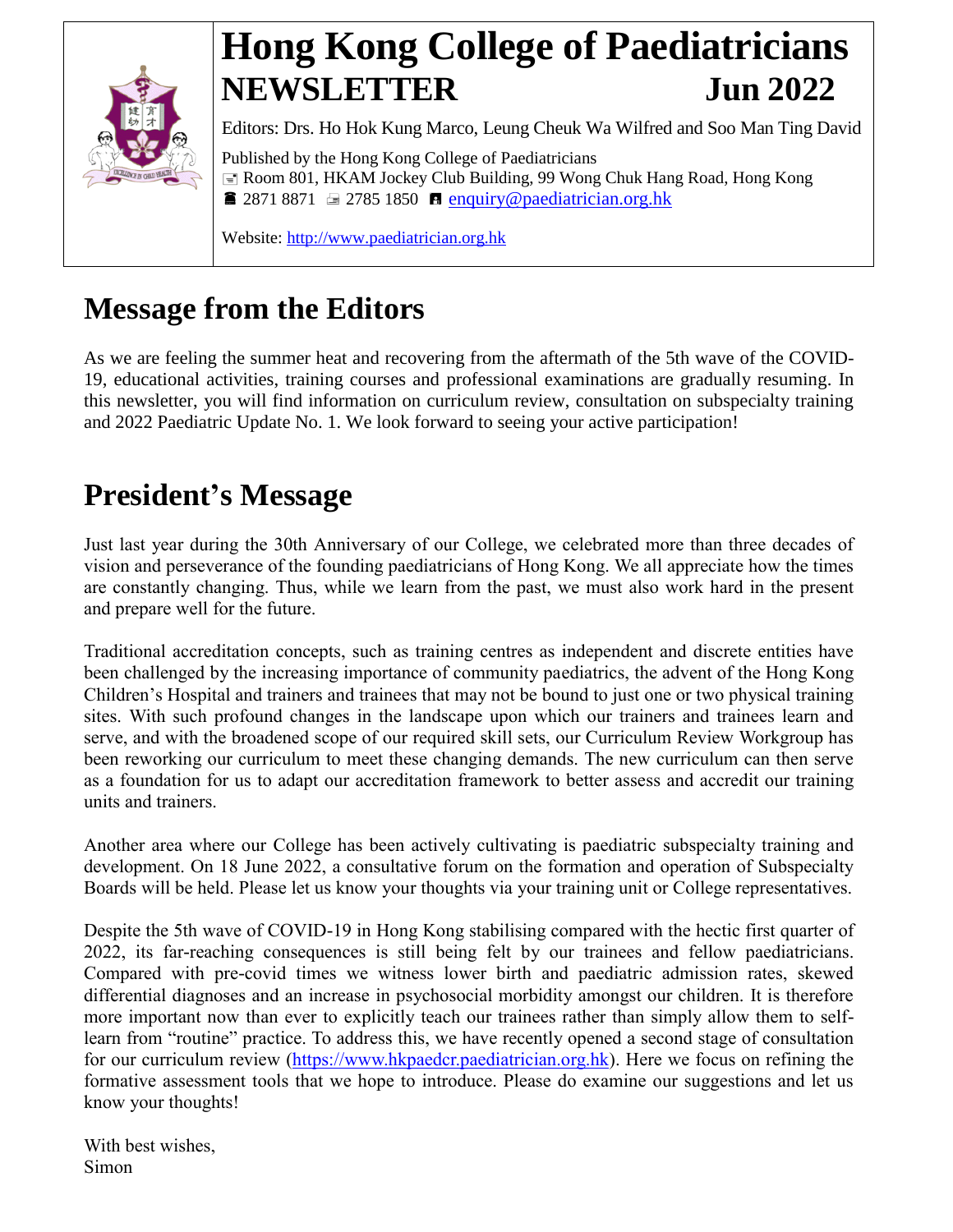## **Announcement from Education Committee**

### **2022 Paediatric Update No. 1**

We are pleased to announce that the first Paediatric Update this year, entitled "**What Paediatricians Need to Know in Paediatric Haematology & Oncology**", will be held on **25 June 2022 (Saturday)** 2:00 pm - 5:35 p.m.

You are cordially invited to join us remotely via the [MS TEAMS virtual platform.](https://teams.microsoft.com/l/meetup-join/19%3ameeting_Njk4ZTYxNjAtYTIxZC00OGFiLWJhYzItYzlhYzFkODMwOGRi%40thread.v2/0?context=%7b%22Tid%22%3a%22010772db-f408-47e4-b50e-3603d6165937%22%2c%22Oid%22%3a%222367dcbc-a962-4010-bfae-6aabeba972b4%22%7d)

Please note the CME credits will be captured by the iCMECPD app using a QR code at the beginning and then another QR code linked to a Google form at the end. In accordance to the CME guidelines, fellows will need to capture their attendance more than once throughout the 3.5-hour event to be granted the full CME credit. The two QR codes will be displayed at the beginning and at the end of the Paediatric Update.

| Time (HK)     | <b>Topic</b>                                                                   | <b>Speaker / Chaired by</b> |  |
|---------------|--------------------------------------------------------------------------------|-----------------------------|--|
| $1400 - 1405$ | <b>Welcome and Opening Remarks</b>                                             | Dr Wu Shun Ping             |  |
| $1405 - 1450$ | Childhood Cancers: Where are We Now and Where are We                           | <b>Prof Jeffrey Dome</b>    |  |
|               | Going                                                                          |                             |  |
| $1450 - 1525$ | Red Flags and Emergencies of Paediatric Haematology &                          | Dr Grace Lam                |  |
|               | Oncology                                                                       |                             |  |
| $1525 - 1540$ | Q&A<br>Dr Frankie Cheng                                                        |                             |  |
| 1540 - 1555   | <b>Break</b>                                                                   |                             |  |
| $1555 - 1640$ | Advances in the Management of Paediatric Blood Disorders:<br>Prof Godfrey Chan |                             |  |
|               | Another Piece of the Haematology & Oncology Jigsaw                             |                             |  |
| $1640 - 1715$ | Contemporary Approach to Diagnosing and Managing                               | Dr Anthony Liu              |  |
|               | <b>Childhood Solid Tumors</b>                                                  |                             |  |
| $1715 - 1730$ | Q&A                                                                            | Dr Frankie Cheng            |  |
| 1730 - 1735   | <b>Closing Remarks</b><br>Dr Alan Chiang                                       |                             |  |
| $1735 - 1750$ | End                                                                            |                             |  |

The programme is as follows. Please click [HERE](http://www.paediatrician.org.hk/index.php?option=com_docman&task=doc_view&gid=2147&Itemid=66) to browse the update brochure.

*(The programme is subject to change without prior notice)*

If you need to install the iCMECPD app please visit [http://www.icmecpd.hk](http://www.icmecpd.hk/) for instruction. Please let your colleagues know about this event. If you require further information about the event, you are welcome to contact the College Secretariat.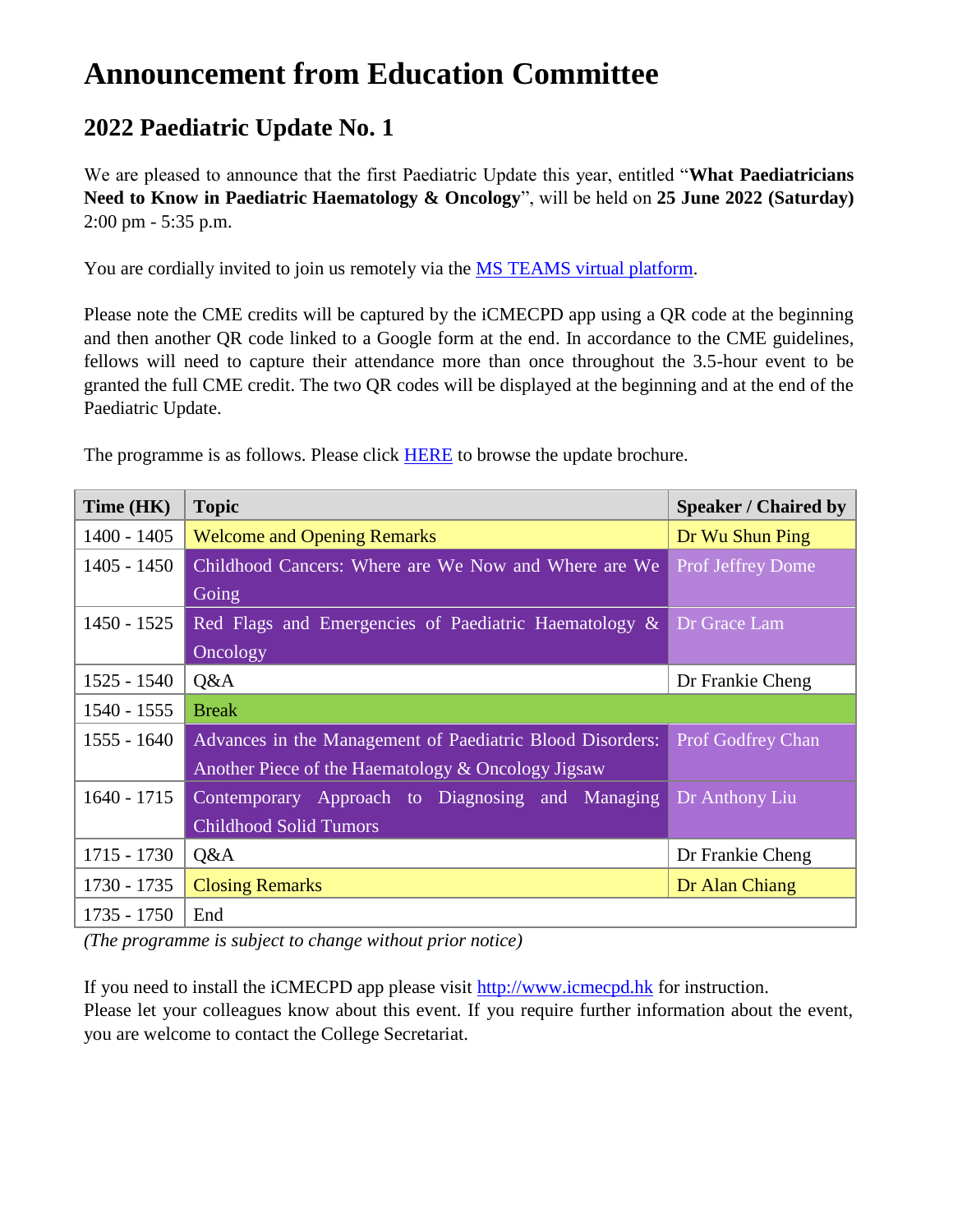## **Announcement from Committee for Subspecialty Boards (CSB)**

### **Consultative Forum of Formation/Operation of Subspecialty Boards and Other Aspects of Subspecialty Development in Hong Kong**

There is a recent discussion in College Council about revisiting the formation/operation of subspecialty boards and other aspects of subspecialty development in Hong Kong.

Committee for Subspecialty Boards (CSB) would like to call for a consultative forum to serve this purpose. CSB and Council will look into the direction of necessity of revision of the current operation guidelines after seeking opinions from our important stakeholders of the above topics.

The details of the forum are as listed below. We look forward to your participation as your valuable opinions are important in the decision making process of the College.

Audience: Council members, CSB members, Subspecialty Boards' members, COSs, TSs of Training Units are invited to join the MS TEAMS meeting

Date: **18 June 2022 (Saturday)** Time: **14:30 – 17:30**

#### **Developmental-Behavioural Paediatrics Subspecialty Board New Term of Membership for DBP SB [June 2022 – May 2025]**

|                | <b>Name</b>              | <b>Post</b>                               |
|----------------|--------------------------|-------------------------------------------|
|                | Dr LEE Mun Yau Florence  | Chairperson                               |
|                | Dr CHAN Ying Ting Purdy  | <b>Honorary Secretary</b>                 |
|                | Dr LEUNG Sze Lee Shirley | <b>Board Member</b>                       |
| $\overline{4}$ |                          | Board Member and                          |
|                | Dr LIU Ka Yee Stephenie  | Program Director (from July 2022 onwards) |
|                | Dr TSO Wan Yee Winnie    | <b>Board Member</b>                       |

#### **Call for DBP Exit Assessment**

The DBP Subspecialty is now calling for Application of Exit Assessment which will be held on **27 July 2022 (Wednesday)**.

DBP Subspecialty Trainees who are eligible and would like to sit for the Exit Assessment please submit the [application form and the required documents](http://www.paediatrician.org.hk/index.php?option=com_content&view=article&id=72&Itemid=76) which can be downloaded from the College website: [http://www.paediatrician.org.hk](http://www.paediatrician.org.hk/)  $\rightarrow$  Subspecialties  $\rightarrow$  DBP  $\rightarrow$  Call for Application for Exit Assessment to [stephanie.lai@paediatrician.org.hk](mailto:stephanie.lai@paediatrician.org.hk) by **20 June 2022 (Monday)**.

### **Genetics and Genomics (Paediatrics) Subspecialty Board**

College Council has endorsed the recommendation from CSB regarding the GGP subspecialty trainee **Dr CHENG Sze Wing** to be certified as Fellow in GGP following the completion of 3-year training and passed successfully in the recent Exit Assessment on 26 April 2022.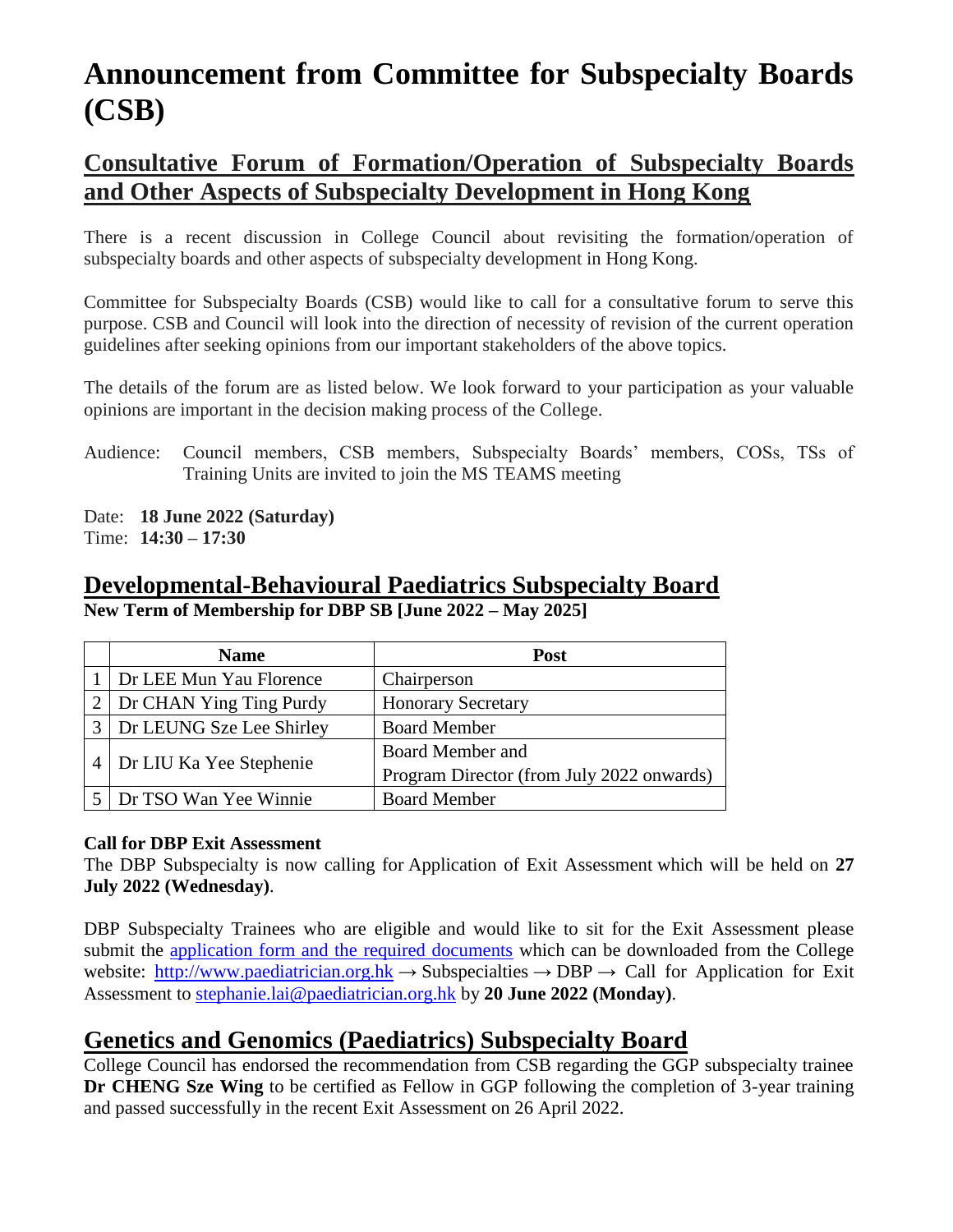### **Paediatric Endocrinology Subspecialty Board**

**New Term of Membership for PE SB [June 2022 – May 2025]**

| <b>Name</b>       | <b>Post</b>         |
|-------------------|---------------------|
| Dr BUT Wai Man    | <b>Board Member</b> |
| Dr CHEUNG Pik To  | <b>Board Member</b> |
| Dr TUNG Yuet Ling | <b>Board Member</b> |
| Dr WONG Lap Ming  | <b>Board Member</b> |
| Dr YAU Ho Chung   | <b>Board Member</b> |

For the election of SB Chairperson and Hon Secretary, it will be elected among the 5 Board Members.

#### **Paediatric Haematology & Oncology Subspecialty Board**

Paediatric Haematology & Oncology application has been approved at Hong Kong Academy of Medicine and is awaiting for Medical Council's decision.

#### **Paediatric Immunology, Allergy and Infectious Diseases Subspecialty Board**

The re-accreditation of the 4 Training Centres exercise will soon be started.

#### **Paediatric Neurology Subspecialty Board**

The Accreditation Visit will be carried out on **20 June 2022 (Monday)** from 10:30 am to 11:35 am at the Tseung Kwan O Hospital.

#### **Paediatric Respiratory Medicine Subspecialty Board**

**New Term of Membership for PRM SB [June 2022 – May 2025]**

|                | <b>Name</b>               | Post                              |
|----------------|---------------------------|-----------------------------------|
|                | 1 Dr LAM Shu Yan          | Chairperson                       |
| $2^{\circ}$    | Dr CHAN Ching Ching Kate  | <b>Honorary Secretary</b>         |
| 3              | Dr CHAN Yat Tung Eric     | Program Director and Board Member |
| $\overline{4}$ | Dr CHIU Wa Keung          | <b>Board Member</b>               |
|                | Dr LEUNG Ngan Ho Theresa  | <b>Board Member</b>               |
| 6              | Dr CHAU Shuk Kuen Christy | Co-opt Member                     |
|                | Dr KO Wai Tai Daniel      | Co-opt Member                     |

#### **Call for PRM Exit Assessment**

The PRM Subspecialty is now calling for Application for Exit Assessment which will be held on **15 September 2022 (Thursday).**

PRM Subspecialty Trainees who are eligible and would like to sit for the Exit Assessment please submit the [application form and the required documents](http://www.paediatrician.org.hk/index.php?option=com_content&view=article&id=73&Itemid=77) which can be downloaded from the College website: [http://www.paediatrician.org.hk](http://www.paediatrician.org.hk/) → Subspecialties → PRM → Exit Examination Assessment to the Secretariat at [stephanie.lai@paediatrician.org.hk](mailto:stephanie.lai@paediatrician.org.hk) by **4 July 2022 (Monday).**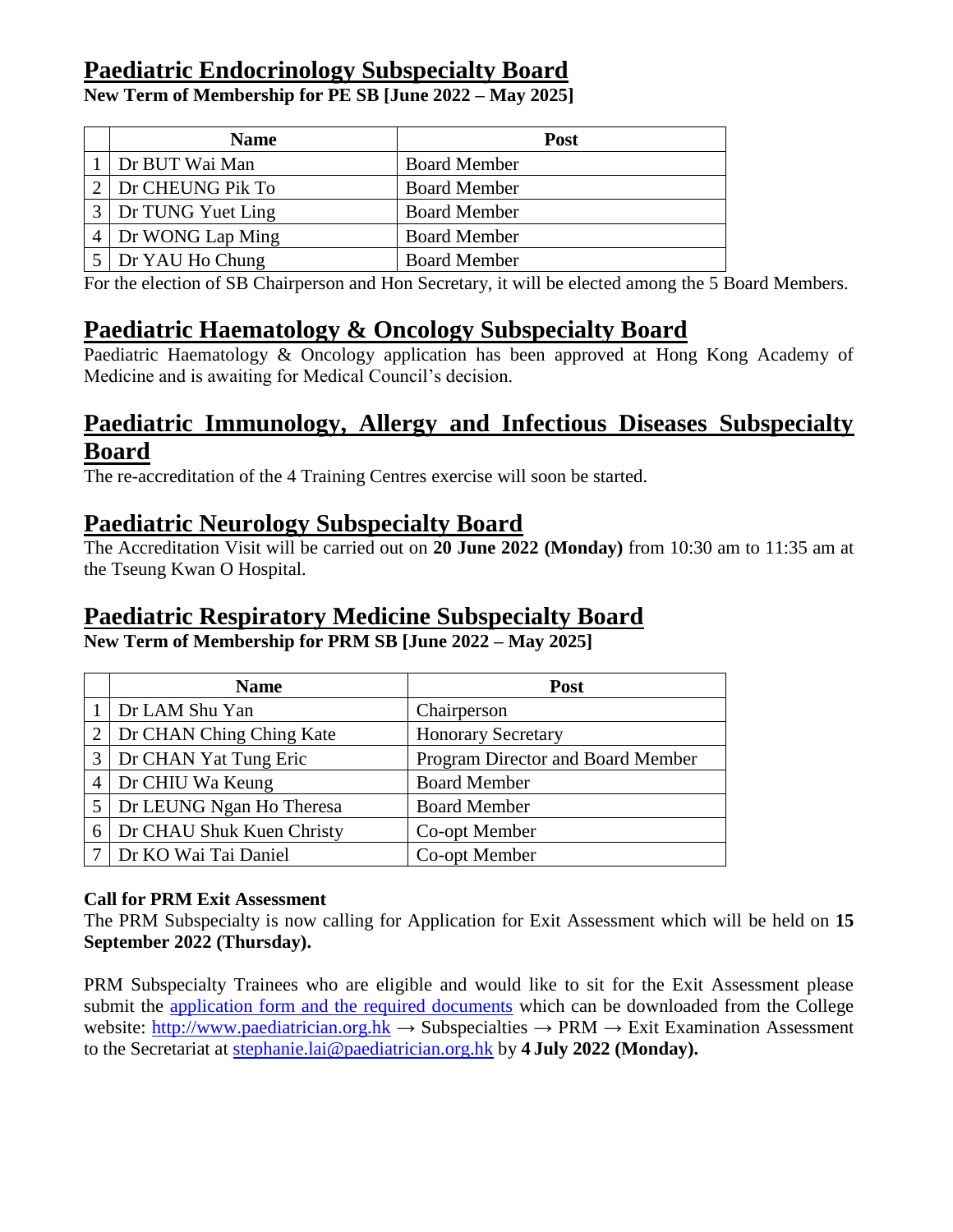## **Granting Higher Training Status after Resumption of Intermediate Examination**

Dear COSs, Training Supervisors and Trainees,

College Council would like to announce the arrangement of granting higher training status after resumption of Intermediate Examination. College understands COVID-19 pandemic has imposed a number of uncontrollable variables in the training pathway of our trainees. The arrangement of granting will apply to the candidates who have enrolled in the May 2022 examination and onward till further revision by Council. The principle of granting the higher training status is based on the number of examination diet(s) that the candidates failed to enroll due to examination cancellation in May 2020 and October 2020 with the understanding that trainees usually attempt the first intermediate examination diet after they have completed their 2nd year of Basic Training. The details are shown in the table below.

The exact start date of Higher Training will be decided based on (i) start date of Basic Training; (ii) number of examination attempt(s) required to pass after resumption in May 2021; and (iii) date of satisfactory completion of all other Basic Training requirements. In case there are other scenarios that the above assumptions and understandings may not be fully applied, College will consider each individual case and will take the specific training journey of the trainee into account.

The following table shows the adjustment of Higher Training start date provided trainee has completed all Basic Training requirement by the end of the 3rd year from the Basic Training start date and enrolled in the cancelled examination diet(s).

| <b>Basic</b><br>Training<br>start date | Intermediate<br>Examination<br>$dist(s)$ cancelled<br>relevant to<br>training<br>progression | Adjustment of Higher<br>Training start date                                           | Passed at<br>Oct 2021<br>Diet | Passed at<br>May 2022<br>Diet | Passed at<br>Oct 2022<br>Diet |
|----------------------------------------|----------------------------------------------------------------------------------------------|---------------------------------------------------------------------------------------|-------------------------------|-------------------------------|-------------------------------|
| 7/2017                                 | Feb 2020 and<br>Oct 2020                                                                     | 2 diets                                                                               | 1 Jul 2020                    | 3 Mar 2021                    | 29 Oct 2021                   |
| 7/2018                                 | Oct 2020                                                                                     | 2 diets (candidates<br>who were rejected in<br>May 2021 diet due to<br>limited quota) | 1 Jul 2021                    | 1 Jul 2021                    | 29 Oct 2021                   |
|                                        |                                                                                              | 1 diet (candidates who<br>attempted but failed<br>May 2021 diet)                      | 1 Jul 2021                    | 29 Oct 2021                   | 3 Mar 2022                    |
| 1/2019 &<br>7/2019                     | Nil                                                                                          | Nil                                                                                   | N/A                           | N/A                           | N/A                           |
| $1/2020 \&$<br>7/2020                  | <b>Nil</b>                                                                                   | Nil                                                                                   | N/A                           | N/A                           | N/A                           |

College will walk with training units and trainees to pass through difficult periods. Thank you very much for all your kind attention.

Best regards, Dr Frankie Cheng Honorary Secretary Hong Kong College of Paediatricians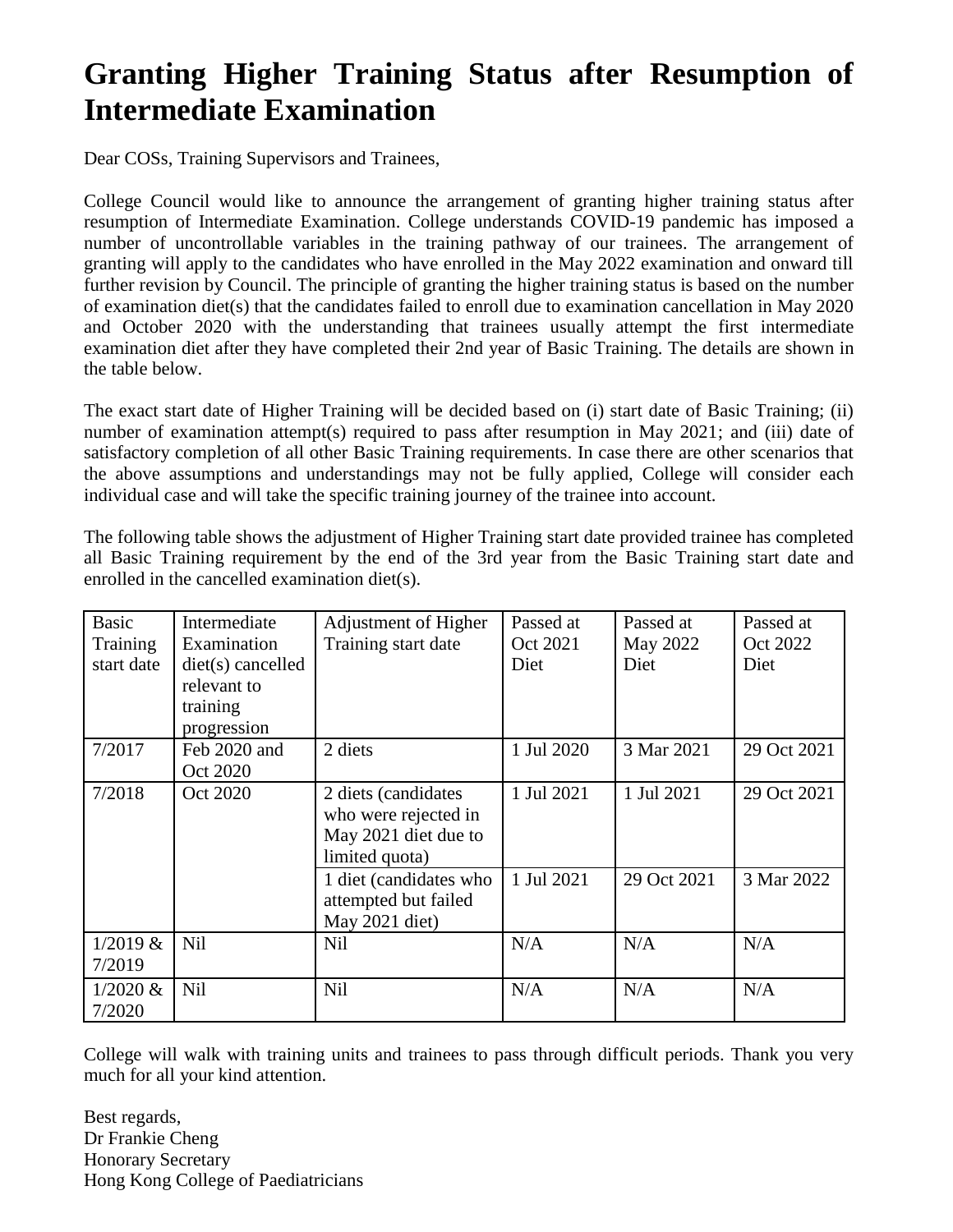### **Announcement from the Working Group of Curriculum Review**

### **Curriculum Review - Second Stage Consultation ending on 15 June 2022**

The Second Stage Consultation on Curriculum Review was launched in early May 2022. I would like to invite you all to visit the website and give your opinions.

During this stage we are focussing on the Assessment Methods of our training. There are four tools of formative assessment that we propose on top of the summative assessment that we have been using, namely:

- (1) Case based discussion (CbD)
- (2) Mini Clinical Evaluation Exercise (Mini-CEX)
- (3) Paediatric Multisource Feedback (PaedMSF) and
- (4) Directly observed procedural skills (DOPS).

The website has explained the values of these tools. You might be concerned how much time you need to spend on these tools. Please visit the website and see our recommendations.

This stage of consultation will end on **15 June 2022**. Please give us your feedback before that by writing to us via the website or at  $cr@paediation.org.hk$ .

### **CME Category A Activities**

Listed below are CME Category A activities organized by the HKCPaed, various paediatric societies and institutions, and selected paediatrics-focused topics. For the complete list of Category A activities, including continuous courses, and Category B activities, please refer to the homepage of the HKCPaed. The accuracy of the information has been checked according to the details submitted by the responsible organizers. The information below is abstracted from the event organizers on 31 May 2022. *Members and fellows are reminded to contact the enquiries listed below for last-minute alternations*.

| <b>Jun 2022</b> |              |                                                                     |
|-----------------|--------------|---------------------------------------------------------------------|
| 1 Jun           | Topic:       | (1) Telemedicine - Duties $\&$ Obligations What doctors should pay  |
| (Wed)           |              | attention to                                                        |
|                 |              |                                                                     |
|                 |              | (2) Legal Implications of Disclosure $\&$ Apologies A review of the |
|                 |              | <b>Apology Ordinance</b>                                            |
|                 | Venue:       | Online                                                              |
|                 |              | Zoom details:                                                       |
|                 |              | https://zoom.us/j/92391374079                                       |
|                 |              | Webinar ID: 923 9137 4079                                           |
|                 |              | Passcode: 287002                                                    |
|                 | Time:        | 13:15 to 14:15                                                      |
|                 | Speaker:     | Ms. Chantel PANG                                                    |
| Cat. A          | Organizer:   | Hong Kong Children's Hospital                                       |
| 1 point         |              | <b>Simulation Training Centre</b>                                   |
|                 | Coordinator: | Ms. Mandy IP                                                        |
|                 | Enquiry:     | Email: iym554@ha.org.hk Tel: 5741 3126                              |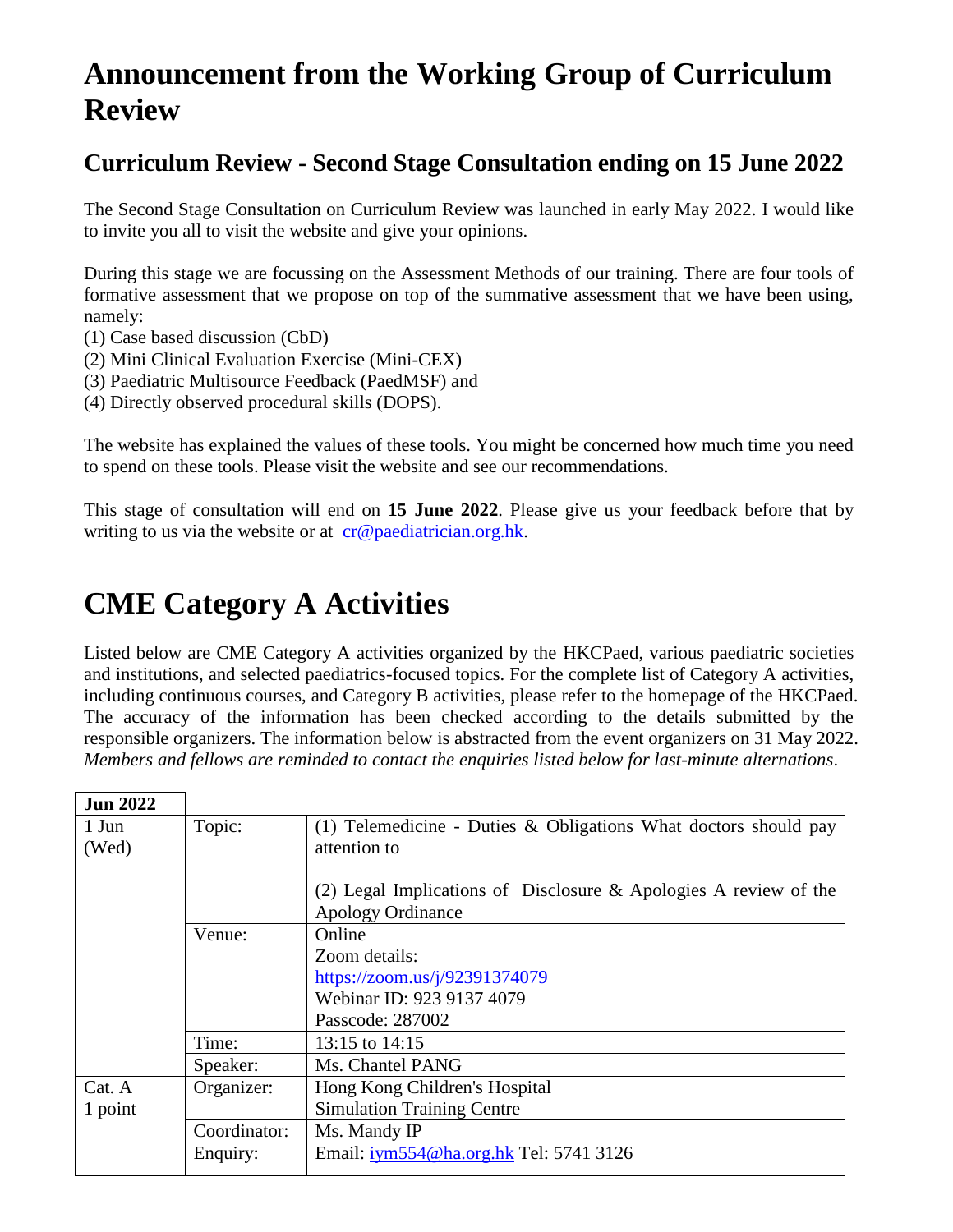| $14$ Jun | Topic:       | Hong Kong Childhood Immunization                                  |
|----------|--------------|-------------------------------------------------------------------|
| (Tue)    | Venue:       | Online                                                            |
|          |              | Please register according to the instructions through here 1 week |
|          |              | before the lecture                                                |
|          | Time:        | 14:00 to 15:00                                                    |
|          | Speaker:     | Dr. LOUNG Po Yee, Robert                                          |
| Cat. A   | Organizer:   | Hong Kong Medical Association                                     |
| 1 point  | Coordinator: | <b>HKMA</b> Secretariat                                           |
|          | Enquiry:     | Email: cme@hkma.org Tel: 2527 8452                                |
|          |              |                                                                   |

| $17$ Jun | Topic:       | Henoch-Schonlein Purpura and IgA Nephropathy |
|----------|--------------|----------------------------------------------|
| (Fri)    | Venue:       | Online                                       |
|          |              | Zoom details:                                |
|          |              | https://zoom.us/j/92776497369                |
|          |              | Webinar ID: 927 7649 7369                    |
|          |              | Passcode: 124699                             |
|          | Time:        | 13:15 to 14:15                               |
|          | Speaker:     | Dr. Alison MA                                |
| Cat. A   | Organizer:   | Hong Kong Children's Hospital                |
| 1 point  |              | <b>Simulation Training Centre</b>            |
|          | Coordinator: | Ms. Mandy IP                                 |
|          | Enquiry:     | Email: iym554@ha.org.hk Tel: 5741 3126       |

| $22$ Jun | Topic:       | Latest Updates on COVID-19 Vaccines in Children and Adolescents   |
|----------|--------------|-------------------------------------------------------------------|
| (Wed)    | Venue:       | Online                                                            |
|          |              | Please register according to the instructions through here 1 week |
|          |              | before the lecture                                                |
|          | Time:        | 14:00 to 15:00                                                    |
|          | Speaker:     | Dr. SHAM Chak On, Philip                                          |
| Cat. A   | Organizer:   | Hong Kong Medical Association                                     |
| 1 point  | Coordinator: | <b>HKMA</b> Secretariat                                           |
|          | Enquiry:     | Email: cme@hkma.org Tel: 2527 8452                                |
|          |              |                                                                   |

| $24$ Jun | Topic:       | Paediatric Inguino-scrotal Problems                       |
|----------|--------------|-----------------------------------------------------------|
| (Fri)    | Venue:       | Online                                                    |
|          |              | Zoom details:                                             |
|          |              | https://zoom.us/j/97655462952                             |
|          |              | Webinar ID: 976 5546 2952                                 |
|          |              | Passcode: 068788                                          |
|          | Time:        | 13:15 to 14:15                                            |
|          | Speaker:     | Dr. Felix YAM                                             |
| Cat. A   | Organizer:   | Simulation Training Centre, Hong Kong Children's Hospital |
| 1 point  | Coordinator: | Ms Mandy IP                                               |
|          | Enquiry:     | Email: iym554@ha.org.hk Tel: 5741 3126                    |